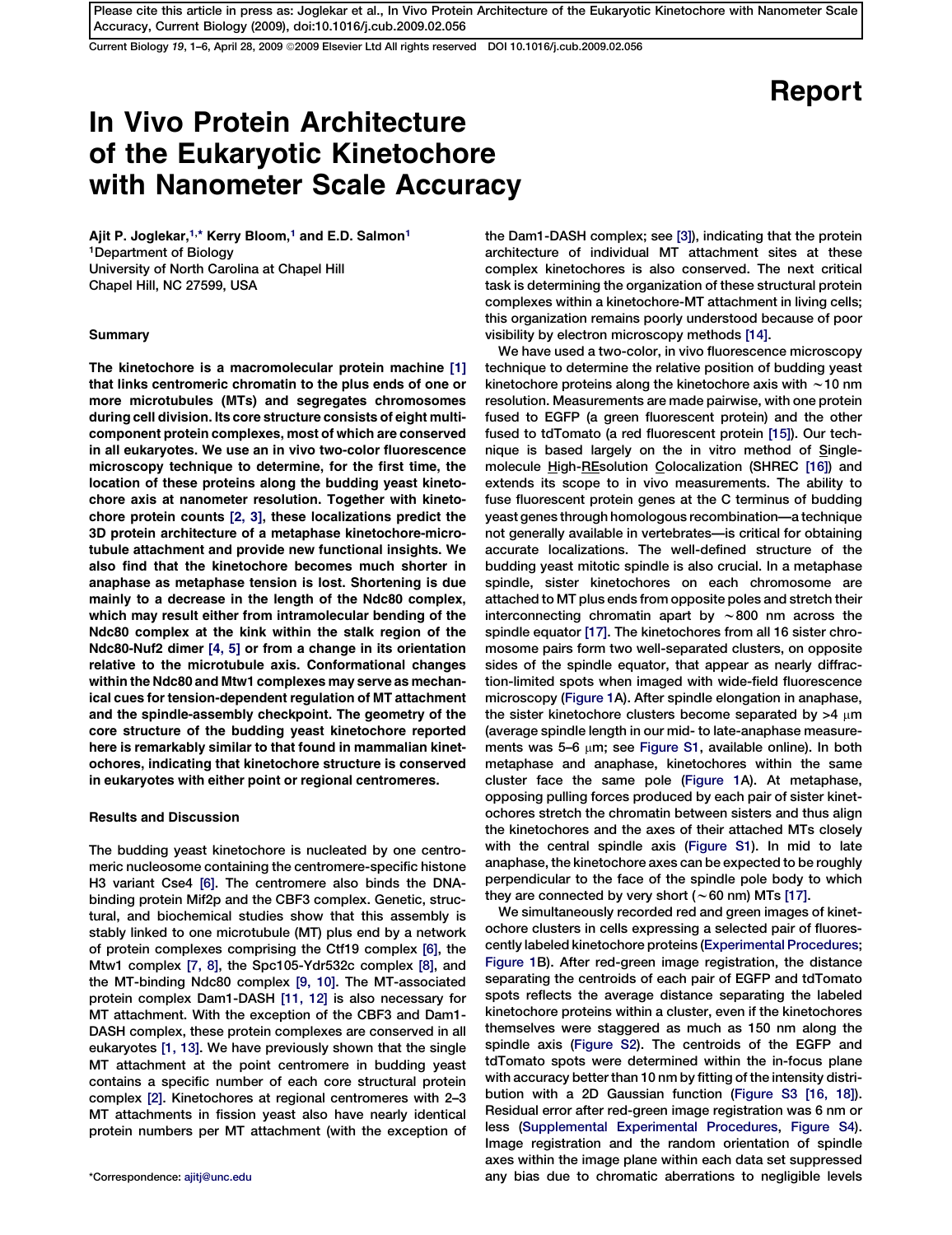<span id="page-1-0"></span>Current Biology Vol 19 No 8

2



Figure 1. Measuring the Distance Separating Two Kinetochore Proteins in a Budding Yeast Metaphase Spindle

(A) A budding yeast cell in metaphase (DIC) with fluorescently labeled kinetochores (green) and spindle pole body (blue).

(B) The cartoon depicts arrangement of kinetochores tagged with EGFP (white ovals with green dots) within the metaphase spindle. Tense chromatin connections (gray dotted lines) between sister kinetochores align them closely with the spindle axis. When such a cell is visualized with wide-field fluorescence microscopy, the two kinetochore clusters (each containing 16 kinetochores) appear as nearly diffraction-limited spots.

(C) Metaphase spindle in a strain that has two kinetochore proteins, one protein fused with EGFP (green dots) and the other with tdTomato (red dots). When such cells are imaged simultaneously in the EGFP and tdTomato channels (lower panel), the offset between the centroids of the EGFP and tdTomato images of a kinetochore cluster can be used for accurately determining the average distance separating the ends of the two proteins.

Scale bar represents  $\sim$ 1 µm in (A) and  $\sim$  500 nm in (B) and (C); 1 pixel  $\sim$  107 nm in (B) and (C).

([Figure S4](#page-4-0)). Measured distances were also corrected for the tilt of the spindle axis along the optical axis, which projects actual distances in the image plane and thus underestimates the actual centroid separations ([Supplemental Experimental](#page-4-0) [Procedures\)](#page-4-0). It has been previously established that the separation between the peaks of two normally distributed probability density functions is most accurately obtained with the use of maximum likelihood estimation ([Supplemental](#page-4-0) [Experimental Procedures](#page-4-0); see also [\[19\]](#page-5-0)). An additional source of error was incomplete maturation of the EGFP and tdTomato labels within each kinetochore cluster. However, this error only increases measurement variance and does not introduce any systematic error, leaving measurement accuracy unaffected. The minimum separation distance that could be directly measured by our technique was  $\sim$  10 nm ([Supplemental](#page-4-0) [Experimental Procedures](#page-4-0)). As discussed below, the 68% confidence interval for measured separations >10 nm was less than  $\pm$  3 nm. We have neglected the physical size of the fluorescent proteins (2 nm for EGFP and 2–4 nm for tdTomato; [\[20\]\)](#page-5-0). from our analysis because both EGFP and tdTomato are linked to a protein of interest via a flexible linker. The two monomers within tdTomato are also connected by a flexible linker [\[15\].](#page-5-0) These flexible linkers should allow the fluorescent proteins to rotate freely in space about the kinetochore protein end, thus significantly reducing their contribution to our distance measurements.

The NDC80 complex [\(Figure 2](#page-2-0)A) is a 56-nm-long, rodshaped molecule with globular domains, separated by a long  $\alpha$ -helical coiled-coil rod domain [\[5, 21, 22\]](#page-5-0). Because of its well-characterized shape, we used the complex as an in vivo ruler to test the accuracy of our technique. The N-terminal heads of Ndc80-Nuf2 bind the microtubule lattice, and the C-terminal globular domains of Spc24-Spc25 link the Ndc80 complex to the inner kinetochore [\[21\].](#page-5-0) To characterize the in vivo structure and orientation of the Ndc80 complex within the kinetochore, we constructed four strains through combinations of N- and C-terminal tagging for Ndc80p, Nuf2p, and Spc24p. We found that the overall length of the complex was 55 nm, which is almost equal to its full length. In contrast, if the complex were bound to the MT lattice at a 40 $^{\circ}$  angle, as observed in vitro [\[22\],](#page-5-0) its end-to-end distance projected in the image plane would be 44 nm. Independent measurements of the lengths of the two sections of the complex yielded 38.5 nm for the Nuf2p-Ndc80p dimer and 17 nm for the Spc24p-Spc25p dimer ([Figure 2B](#page-2-0)). The sum of these lengths is also close to the 55 nm measured for the total length. These results support the idea of an extended orientation for the Ndc80 complex along the MT axis in metaphase. They also demonstrate the accuracy of our measurement method.

We then measured the average location of other kinetochore protein complexes in metaphase cells relative to the C terminus of Ndc80p ([Table S1\)](#page-4-0). We display the results with respect to the C terminus of Spc24p, which is 17 nm inside (toward the centromere) the C terminus of Ndc80p, for ease of interpretation [\(Figure 3](#page-3-0)A). Relative to the C terminus of Spc24, three members of the Mtw1 complex were inside (toward the centromere). The C termini of Mtw1p and Nsl1p were localized 5 nm inside. For Dsn1p, the N terminus was 2 nm inside and the C terminus was 6 nm inside. Biochemical data link members of the Mtw1 complex with the centromere-proximal end of the NDC80 complex, as well as with the DNA-binding protein Mif2p [\[7, 23\]](#page-5-0). Structural studies measure a length of 30 nm for reconstituted Mtw1 complex molecules in vitro (Eva Nogales, personal communication). Our measurements are consistent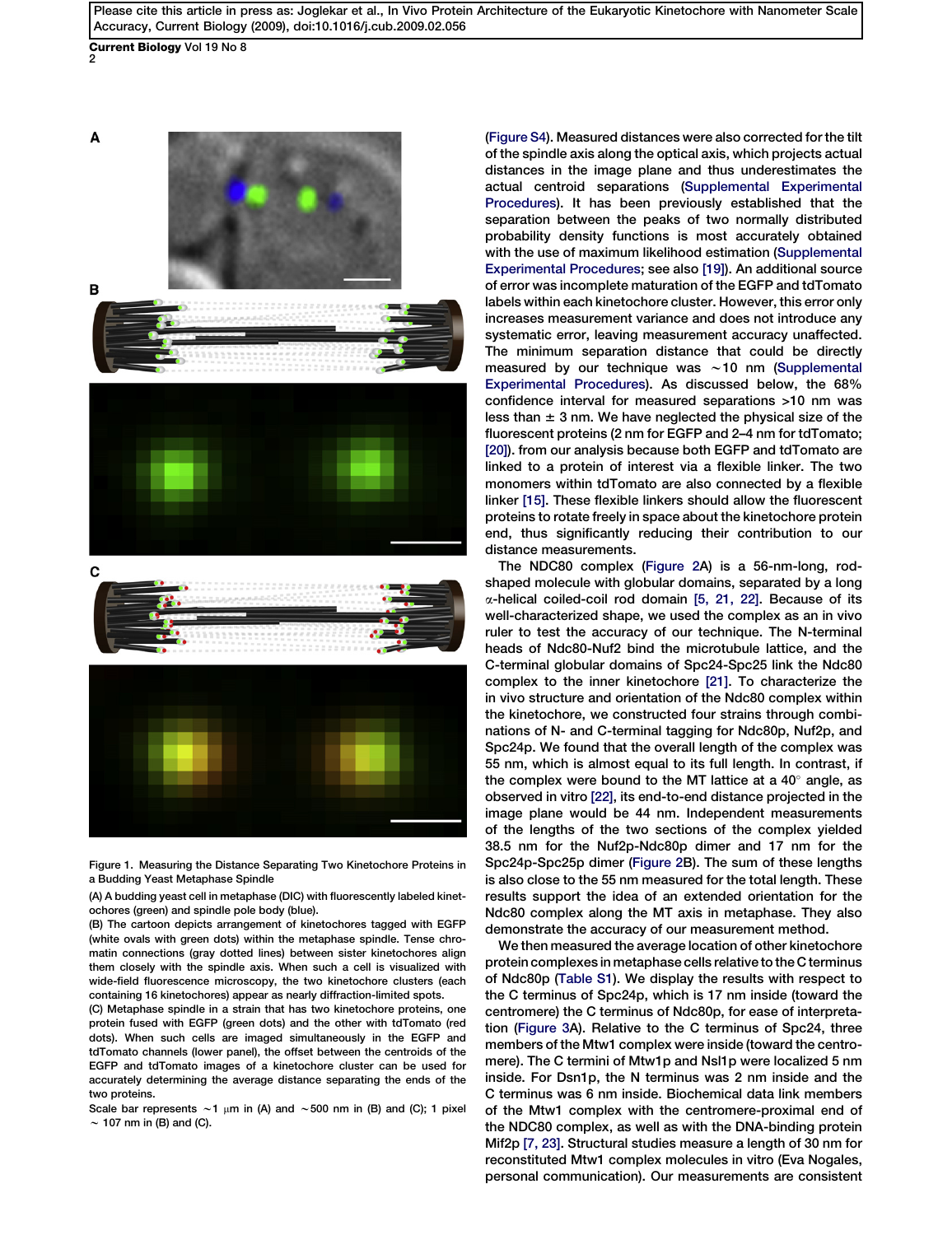<span id="page-2-0"></span>In Vivo Architecture of the Eukaryotic Kinetochore 3



Figure 2. Ndc80 Complex as an In Vivo Molecular Ruler

(A) Structure of purified NDC80 complex [\[21\].](#page-5-0) An 80-aa-long tail at the Ncd80p C terminus separates it from the C terminus of Nuf2p. Because of its unspecified structure, the exact distance separating the C termini of Ndc80p and Nuf2p is unknown.

(B) Distance measurements from four strains (N-Ndc80-C:Spc24-C, N-Ndc80:Nuf2-C, Ndc80- C:Spc24-C, and Ndc80-C:Nuf2-C) determine the dimension and orientation of the NDC80 complex in vivo. The non-Gaussian probability distribution fits ([Supplemental Experimental Procedures](#page-4-0)) for three strains from the above list are shown [\[19\].](#page-5-0) Plots display histograms of measurements and the maximum likelihood fits for the data (solid lines). Dotted lines represent the true distance value predicted by maximum likelihood estimation.

(C) Comparison of experimental distances (red bars; mean  $\pm$  SD) with the expected distances (black bars). The error bars represent the standard deviation estimated from the maximum likelihood estimation. The exact location of the C terminus of Ndc80p is unknown. Therefore, the expected distance between the Ndc80-C:Nuf2-C and Ndc80-C:Spc24-C domains is a close estimate (marked by stars). The graphed measurement is the distance separating these two domains projected along the spindle axis [\(Supplemental Experimental Procedures](#page-4-0)).

with both of these data. The Mtw1complex is also linked to the centromere through the Ctf19 complex [\[23, 24\].](#page-5-0) We localized the C termini of three members of the Ctf19 complex [\[7\]](#page-5-0)— Ctf19p, Ame1p, and Okp1p. Both Ame1p and Okp1p colocalized 13 nm inside the Spc24 C terminus, whereas Ctf19p was located 16 nm inside. These proteins were close to the N terminus of centromeric histone Cse4p, which was 17 nm inside the Spc24 C terminus.

In addition to depending on the Ndc80 complex, MT attachment within the kinetochore outer domain depends on Spc105p and the Dam1-DASH complex. The C terminus of Spc105p, a large, 100 kDa protein, colocalized with the Spc24p C terminus (1 nm inside; [Figure 3](#page-3-0)A). The position of the N terminus of Spc105p could not be accurately determined with the use of the maximum likelihood method, but we estimate it to be 16 nm outside (toward the MT) the Spc24p C terminus [\(Table S1\)](#page-4-0). This indicates that the protein probably extends outward along the microtubule axis. Surprisingly, we found that Ask1p, a key component of the Dam1-DASH complex, was 12 nm inside the microtubule-binding head domains of the Ndc80 complex [\(Figure 3A](#page-3-0)).

There were significant changes in the relative positions of kinetochore proteins from metaphase to anaphase. We found that the overall kinetochore length in late anaphase cells was reduced by 25 nm ([Figure 3A](#page-3-0), [Supplemental Experimental](#page-4-0) [Procedures,](#page-4-0) [Table S2](#page-4-0)). The end-to-end length of the Ndc80 complex decreased from 55 nm in metaphase to 34 nm in anaphase. Within the Ndc80 complex, the separation between the two ends of the Ndc80-Nuf2 dimer was reduced by 13 nm, whereas the Spc24-Spc25 dimer showed a smaller decrease

of 5 nm. Also important was the movement of the Spc24- Spc25 end of the Ndc80 complex 5 nm closer to the centromeric nucleosome [\(Figure 3A](#page-3-0)). Components of the Mtw1 complex also showed a significant redistribution; notably, Nsl1p moved closer to the centromeric nucleosome. On the other hand, the position of the Ctf19 complex with respect to the N terminus of Cse4p did not change significantly, suggesting a rigid coupling between this complex and the centromeric nucleosome. It is known that the CBF3 complex binds to the CDE III region [\[25\]](#page-5-0) of the centromeric DNA via Ndc10p and Cep3p in metaphase. We found that the C terminus of Ndc10p was 35 nm inside the N terminus of Cse4p in anaphase. This large distance is probably due to the anaphase dislocation of Ndc10p from the kinetochore [\[26\]](#page-5-0). Finally, the position of the Dam1-DASH complex does not change significantly with respect to the Ndc80 head domain. It should be noted that the average number of Dam1-DASH complex molecules per budding yeast kinetochore decreases from 16–20 in metaphase to 9 in anaphase, which is insufficient for formation of Dam1-DASH rings around the late anaphase MTs [\[2\].](#page-4-0)

This study assembles the first in vivo, high-resolution map of kinetochore protein localization along the axis of a kinetochore-microtubule attachment ([Figure 3](#page-3-0)A, [\[27\]\)](#page-5-0). It should be noted that these locations reflect average positions of kinetochore proteins. Furthermore, our technique can measure distances in the image plane, and it is insensitive to distance changes that may occur either along the optical axis or perpendicular to the spindle axis. Therefore, positional changes that take place within complexes of unknown shape (such as the Mtw1, Spc105-YDR532c, and Ctf19 complexes)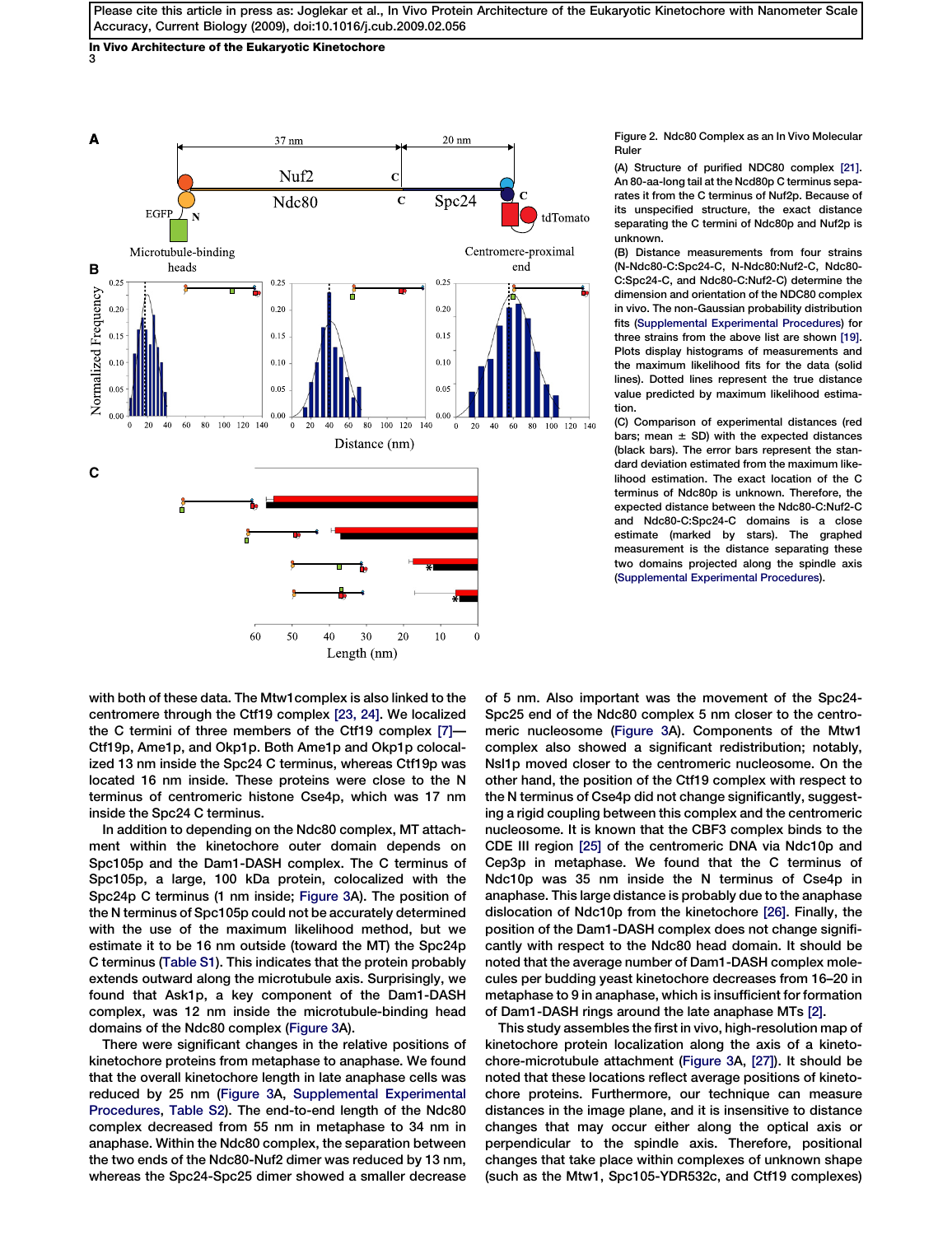<span id="page-3-0"></span>Current Biology Vol 19 No 8 4



Figure 3. Protein Architecture of a Kinetochore-Microtubule Attachment

(A) The average location of kinetochore proteins along the axis of the kinetochore-microtubule attachment in metaphase and late anaphase. Each colored box represents a protein complex within the kinetochore. 68% confidence intervals on the mean position for all the measurements are <3 nm. The exception is Spc105p-C (indicated by stars), which could not be localized with the maximum likelihood estimation. The positions in this case reflect the average offset along the spindle axis, which is probably an underestimate of the actual distance. For the Mtw1 and Ctf19 complexes, we show only the spans as measured by the positions of the respective member proteins.

(B) 3D visualization of the metaphase budding yeast kinetochore-microtubule attachment, as predicted by the protein localization data, assuming a symmetric arrangement of kinetochore protein complexes around the cylindrical microtubule lattice. Black stars indicate the positions of fluorescent labels used in distance measurements. The configuration of the Dam1- DASH complex suggests two possibilities: a kinetochore that contains an oligomeric ring of the Dam1 complex (top) and a kinetochore that employs Dam1-DASH patches or incomplete rings (bottom). Dashed lines indicate established biochemical interactions between two protein complexes.

(C) Loss of centromeric tension and changes induced the cell-cycle regulation result in a shorter kinetochore in late anaphase. A striking change occurs in the Ndc80 complex: the Nuf2p-Ndc80p dimer shows a length reduction that is 40% larger than the reduction predicted by an overall change in the orientation of the molecule with respect to the MT. The model displays a possible mechanism that relies on bending of the Ndc80-Nuf2p dimer at the kink as observed in vitro.

along these directions could not be detected. The position of the MT plus end within the kinetochore could not be determined with our technique. The location of the MT-associated Dam1-DASH complex suggests that the MT plus end extends at least 10 nm beyond the contact point between the MT and Nuf2p-Ndc80p head domains [\[28\].](#page-5-0) KNL-1, the C. elegans homolog of Spc105p [\[22\],](#page-5-0) and the N-terminal domain of Spc7, the S. pombe homolog, show MT-binding activity [\[29\]](#page-5-0). These data suggest that the MT plus end may extend up to the Spc24-Spc25 end of the Ndc80 complex.

The localization data can be combined with protein numbers [\[2\]](#page-4-0) and existing structural information to predict a 3D visualization of kinetochore-MT attachment assuming a symmetric distribution of proteins around the cylindrical MT lattice (Figure 3B). The end-to-end measurement of the metaphase length of the Ndc80 complex shows that it binds the MT lattice while making a small angle with the MT axis, in contrast to the 40° angle made by unbound Ndc80 complexes observed in vitro. This alignment of the Ndc80 complex and MT axes can be expected, given that the Ndc80 complex is one of the primary force generators at the kinetochore and that this force

acts along the MT axis. Available biochemical data suggest that the contact between the Ndc80 complex and the inner kinetochore is achieved through interactions of Spc24-Spc25 globular domains with the Mtw1 and Spc105 complexes [\[22\]](#page-5-0). Additional points of contact would be necessary for resisting the pulling forces tending to align the Ndc80 complex along the MT axis and maintaining its tilted orientation (with respect to the MT axis) in metaphase. The possible conformations [\[11,](#page-5-0) [30\]](#page-5-0) and functional mechanisms [\[31, 32\]](#page-5-0) of the Dam1-DASH complex in vivo are critical questions that remain unanswered. The Dam1-DASH complex can form oligomeric rings (containing 16–23 copies) with an inner diameter of 35 nm and an outer diameter of 45-54 nm around the MT lattice in vitro [\[11, 12\]](#page-5-0). Structural and theoretical studies also show that in this configuration, individual subunits within the ring interact with the MT lattice via projections that span the  $\sim$  5 nm gap between the MT lattice and the inner surface of the Dam1-DASH ring [\[31,](#page-5-0) [33\]](#page-5-0). There are 16–20 DAM1-DASH complex molecules per budding yeast kinetochore in vivo, enough to build one ring [\[2\]](#page-4-0). If a persistent Dam1-DASH ring structure exists in vivo, its location within the kinetochore would require the Ndc80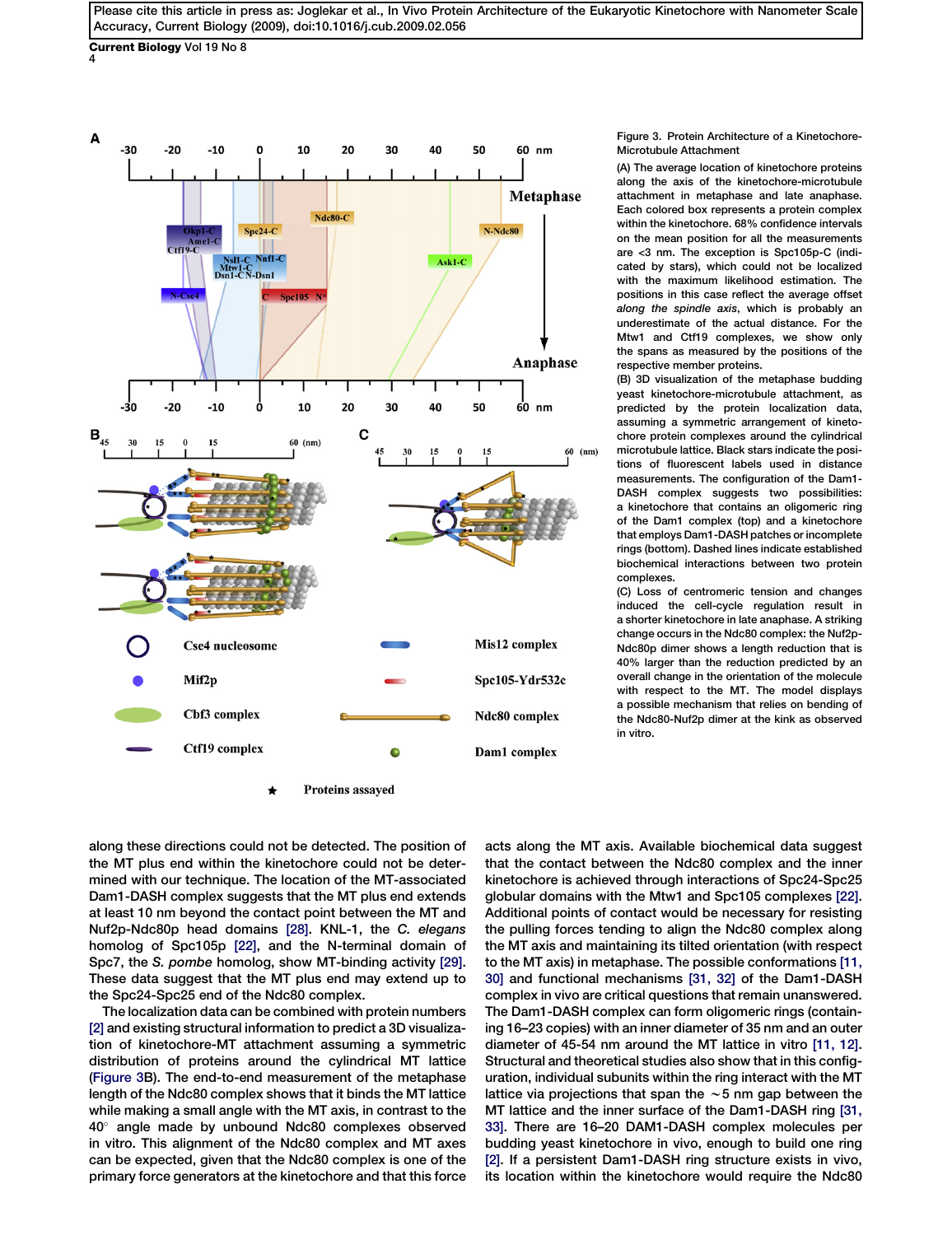<span id="page-4-0"></span>In Vivo Architecture of the Eukaryotic Kinetochore 5

complex molecules to attach the MT lattice at angles of 50°-60° to accommodate the Dam1-DASH ring underneath. These large angles are inconsistent with the measured endto-end length of 55 nm for the Ndc80 complex. Therefore, the Dam1-DASH ring will have to encircle both the MT lattice and the rod domains of Ndc80 complex molecules ([Figure 3B](#page-3-0)). Individual Dam1-DASH monomers can still interact with the MT lattice via the projections spanning the gap between the inner surface of the ring and the MT lattice. This configuration may also promote rapid rebinding of Ndc80 heads to the MT lattice by limiting their diffusion. Alternatively, the Dam1-DASH complex may not form a single ring structure at the kinetochore. Instead, spiral oligomers that incompletely surround the microtubule lattice at several locations along the microtubule axis may assemble ([Figure 3](#page-3-0)B). In this configuration, direct binding between the Dam1-DASH monomers and the Ndc80 complex becomes necessary for their stable association with the kinetochore. Although a direct biochemical link between the Dam1-DASH complex and other kinetochore complexes has not been established, such a linkage is necessary for transmitting the force generated through interactions between the Dam1-DASH complex and the MT lattice to the rest of the kinetochore for the participation of either configuration in force generation [\[31, 34\].](#page-5-0)

The anaphase measurements reveal tension and/or cellcycle-dependent changes within the kinetochore ([Figure 3C](#page-3-0)). The reduction in the end-to-end length of the Ndc80 complex in late anaphase indicates that the Ndc80 complex directly participates in force generation and transmits this force to the inner kinetochore components through the Mtw1 complex. The observed decrease may be explained through either intramolecular bending at the kink domain within the complex, observed in vitro (depicted in [Figure 3C](#page-3-0)), or a reorientation of the entire complex so that it makes an angle of 45 $^{\circ}$ -50 $^{\circ}$  with the axis of the MT. The latter configuration requires a large extension  $(\sim 40 \text{ nm})$  of the inner kinetochore complexes perpendicular to the MT axis to stably link the Ndc80 complex back to the inner kinetochore and the centromere. The elongated shapes of the Mtw1 complex and the Ctf19 complex may facilitate such an alignment of the Ndc80 complex in anaphase. The total length of such a linkage in anaphase would predict a much longer distance between the centromere and the Spc24-Spc25 end of the Ndc80 complex under the metaphase pulling forces acting along the axis of the MT. We therefore show the simpler anaphase kinetochore configuration that relies on intramolecular bending of the Ndc80 complex.

Many of the structural proteins and protein complexes are conserved in all eukaryotes [1], although the complex architecture of the regional centromeres probably necessitates significant modifications, especially to the centromere-proximal proteins [\[35–37\]](#page-5-0). Architecture of the kinetochore-microtubule attachment site built on either the point or the regional centromere foundation, however, is probably conserved in all eukaryotes, as evidenced by the conserved stoichiometry of kinetochore proteins between point and regional centromeres [2, 3]. Indeed, kinetochore protein localizations obtained by antibody labeling in fixed HeLa cells show a strikingly similar pattern (E.D.S., unpublished data). This conservation of kinetochore protein structure and the protein architecture of the kinetochore-MT attachment demonstrate that the core structure of the kinetochore, along with its basic functional mechanisms in force generation and spindle assembly checkpoint signaling, are conserved throughout eukaryotic phylogeny.

### Experimental Procedures

#### Strains and Growing Conditions

Strains (Table S3) were grown in complete media, with either glucose or galactose as the carbon source, at 32 $^{\circ}$ C. Proteins were tagged with either EGFP or tdTomato through homologous recombination, mostly at the C terminus, with the use of PCR-amplified cassettes. Cells from mid-log phase cultures were resuspended in synthetic media and immobilized on concanavaline A (cat. no. 7275, Sigma, St. Louis, MO)-coated coverslips for imaging.

### Imaging

Cells were imaged at room temperature on a Nikon TE-2000E (Nikon Instruments, Melville, NY) inverted microscope equipped with a 1.4 NA,  $100 \times$  DIC objective and 1.5 $\times$  optovar lens (1 pixel  $\sim$  107 nm). A dual-excitation filter set (FITC/TRITC ET set no. 59004, Chroma Technology, Rockingham, VT) was used for simultaneous excitation of both EGFP and tdTomato. Images were acquired with a DV-887B iXon camera (Andor Technology, South Windsor, CT), with the use of the conventional acquisition mode mounted on the bottom port of the microscope. The Dual-View attachment (MAG Bio-systems, Pleasanton, CA) was used for simultaneous acquisition of images at both wavelengths with premounted dichroic and emission filters for EGFP and tdTomato. Before each experiment, 100 nm TetraSpek (cat. no. T-7279, Invitrogen, Carlsbad, CA) bead images were acquired for image registration (Figure S3). For each cell, 10 image slices were obtained through moving the piezoelectric Z-stage (MadCity Labs, Madison, WI) through 200 nm steps, and a  $300\times300$ -pixel-wide, centrally located region was recorded in each image. The exposure time was set at 800 ms per image, for maintenance of a high signal-to-noise ratio with minimal bleaching during image acquisition. The imaging and image acquisition hardware was run by Metamorph 7 (Molecular Devices, Sunnyvale, CA).

#### Image Analysis

Image analysis was carried out with custom software written in MatLAB 7 (MathWorks, Natick, MD). The tdTomato image stack was registered with the EGFP image stack (described in detail in Figure S3). For centroid determination, the area of interest for centroid localization was determined through placing an  $8\times8$  pixel region (for metaphase measurements) on an EGFP image such that the cumulative intensity within the centrally located 2×2 pixel square was maximized. The corresponding region from the registered tdTomato image was then extracted for centroid localization. A similarly selected  $10\times10$  pixel region was used for analyzing anaphase cells.

#### Supplemental Data

Supplemental Data include Supplemental Experimental Procedures, four figures, and three tables and can be found with this article online at [http://](http://www.current-biology.com/supplemental/S0960-9822(09)00809-4) [www.current-biology.com/supplemental/S0960-9822\(09\)00809-4](http://www.current-biology.com/supplemental/S0960-9822(09)00809-4).

#### Acknowledgments

We thank Stirling Churchman for suggestions and for sharing software and Arshad Desai for reading the manuscript. A.P.J. holds a Career Award at the Scientific Interface from the Burroughs-Wellcome Fund. This research is supported by grants to K.S.B. and E.D.S. from the National Institutes of Health (NIH) and the National Institute of General Medical Sciences (NIGMS).

Received: January 10, 2009 Revised: February 23, 2009 Accepted: February 25, 2009 Published online: April 2, 2009

#### References

- 1. Cheeseman, I.M., and Desai, A. (2008). Molecular architecture of the kinetochore-microtubule interface. Nat. Rev. Mol. Cell Biol. 9, 33–46.
- 2. Joglekar, A.P., Bouck, D.C., Molk, J.N., Bloom, K.S., and Salmon, E.D. (2006). Molecular architecture of a kinetochore-microtubule attachment site. Nat. Cell Biol. 8, 581–585.
- 3. Joglekar, A.P., Bouck, D., Finley, K., Liu, X., Wan, Y., Berman, J., He, X., Salmon, E.D., and Bloom, K.S. (2008). Molecular architecture of the kinetochore-microtubule attachment site is conserved between point and regional centromeres. J Cell Biol. 181, 587–594.